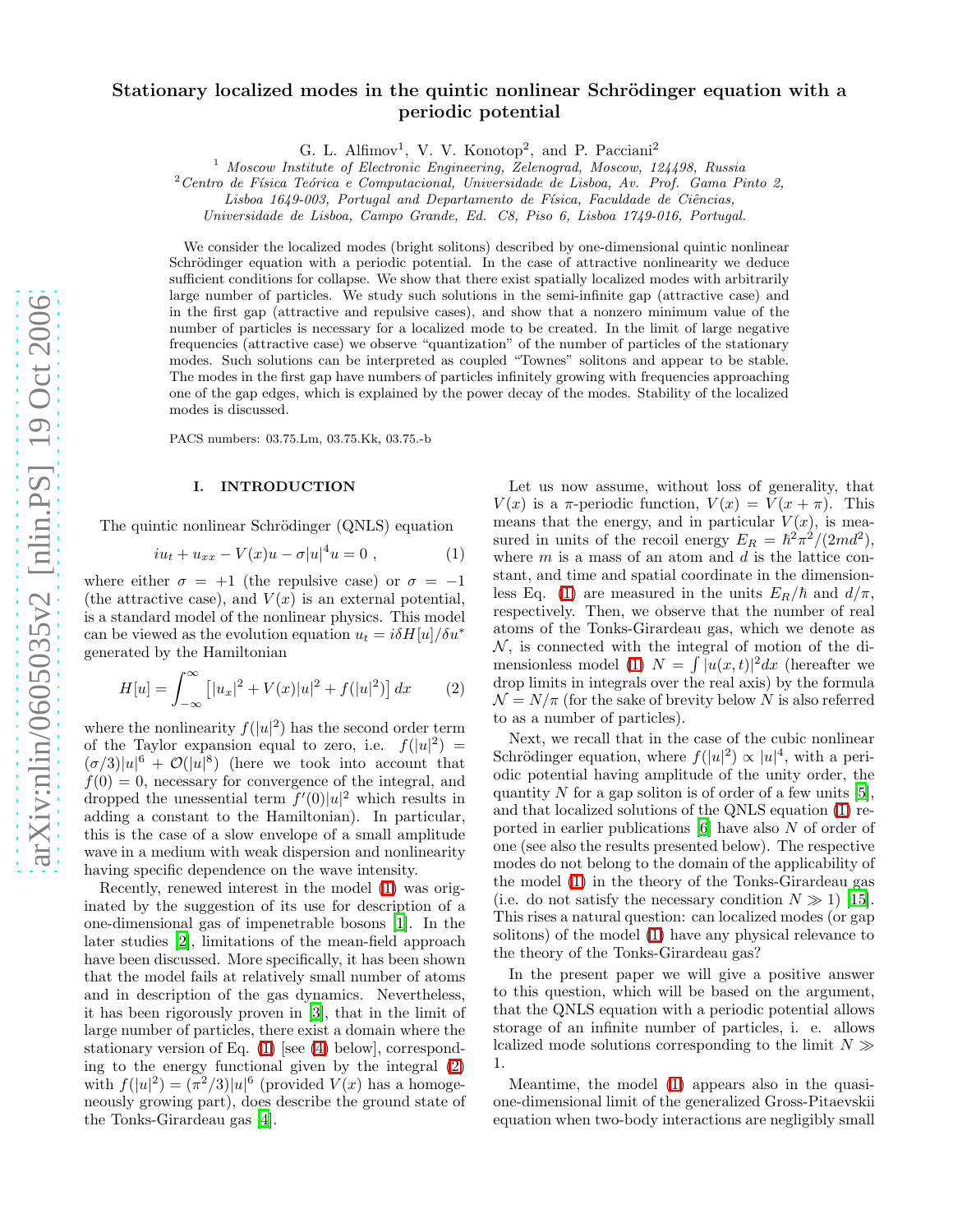(what can be achieved, say by means of the Feshbach resonance) and the chemical potential is approached by  $\mu \approx g_2 n^2$  with the coefficient  $g_2$  depending on the threebody interactions and  $n$  being the atomic density  $[6, 7]$  $[6, 7]$  $[6, 7]$ (see also [\[8\]](#page-6-8)). In that case, the total physical number of particles is computed as  $\mathcal{N} = \sqrt{\frac{3\hbar^2 a_\perp^4}{2\pi^2 m|g_2|}} N$  (here  $a_\perp$  is a transverse linear oscillator length, which must be much bigger than the scattering length  $a_s$ :  $a_\perp \gg |a_s|$ ). Also in this case  $\sigma = \text{sign}(g_2)$ .

The homogeneous case  $V(x) = 0$  of Eq. [\(1\)](#page-0-0) has been extensively studied (see e.g.[\[9\]](#page-6-9)). It is known that in the attractive case Eq. [\(1\)](#page-0-0) describes two specific scenarios of the evolution. The first scenario corresponds to collapse when a smooth solution ceases to exist and its amplitude infinitely grows in a finite time. The second scenario is dispersion of a solution, when amplitude of initially localized solution decays and the area of its localization grows. These two regimes are "separated" by the soliton solution (see also Sec. II below)

$$
u(t,x) = \frac{3^{1/4}(-\omega)^{1/4}}{\sqrt{\cosh(2\sqrt{-\omega}x)}} e^{-i\omega t}.
$$
 (3)

<span id="page-1-1"></span>Here  $\omega$  is a dimensionless real constant parameterizing the solution. As it is clear solution [\(3\)](#page-1-1) exists for  $\omega < 0$ . Bellow  $\omega$  will be referred to as frequency, while in the context of the background solution within the framework of the mean-field theory of the quantum gases [\[3,](#page-6-2) [4](#page-6-3)]  $\omega$  determines the chemical potential  $\mu$ , given by  $\mu = E_R \omega / \hbar$ .

In the repulsive case neither bright soliton solutions nor collapse regime can occur.

Presence of the periodic potential  $V(x)$  in the model greatly enriches its behavior. In Ref. [\[6](#page-6-5)] it has been reported the existence of unstable solutions which allow one to characterize the delocalizing transition [\[16\]](#page-6-10) and respectively the existence of the minimal and maximal values of the number of particles corresponding to existence of localized solutions beyond which the solution is either collapsing or dispersing.

It turns out that the earlier results can be significantly generalized. In particular, in the present paper we show that in the attractive case and for frequencies laying in a semi-infinite gap solitary waves represent an infinite number of branches of the solutions which can be parametrized by the number of particles. We also show that the presence of the lattice significantly affects properties of the model, on the one hand changing sufficient conditions for the collapse and on the other allowing one to store an arbitrary number of particles either in a form of a soliton chain or in a single soliton. We compute the bifurcation diagram for the lowest branches of such solutions and describe a phenomenon of "quantization" of the number of particles in the limit of large negative frequencies in the attractive case. We also describe families of the gap-soliton solutions showing great differences with the case of the cubic nonlinear Schrödinger equation.

# II. STATEMENT OF THE PROBLEM

We assume that  $V(x)$  is bounded,  $|V(x)| \leq V_0$  ( $V_0$  is a positive constant),  $\pi$ -periodic, and even,  $V(x) = V(-x)$ , with a local minimum placed at  $x = 0$ . We seek for stationary localized solutions in the form  $u(x, t) =$  $\exp(-i\omega t)\phi(x)$  where  $\omega$  is a frequency. The function  $\phi(x)$ can be considered real and satisfying the equation

$$
\phi_{xx} - \sigma \phi^5 + [\omega - V(x)] \phi = 0 \tag{4}
$$

<span id="page-1-0"></span>with zero boundary conditions:  $\lim_{|x|\to\infty} \phi(x) = 0$ . A localized solution decays at infinity, thus reaching spatial domains where the nonlinearity becomes negligible. Therefore its asymptotics are determined by the linear eigenvalue problem

$$
\frac{d^2\varphi_{\alpha q}}{dx^2} + [\omega_{\alpha}(q) - V(x)]\varphi_{\alpha q} = 0 \tag{5}
$$

<span id="page-1-2"></span>which has a band spectrum [\[10](#page-6-11)]  $\omega_{\alpha}(q) \in \left[\omega_{\alpha}^{(-)}, \omega_{\alpha}^{(+)}\right]$ with  $\alpha = 1, 2, \ldots$  referring to a band number and "+" and "–" standing respectively for the upper and lower boundaries of the  $\alpha$ -th band.  $\varphi_{\alpha q}$  are Bloch functions and  $q$  is the wave number in the reduced Brillouin zone,  $q \in [-1,1]$ . An interval  $(\omega_{\alpha}^{(+)}, \omega_{\alpha+1}^{(-)})$  represents the  $\alpha$ 's gap. The lowest gap, which we designate by  $\alpha = 0$ , is semi-infinite,  $(-\infty, \omega_1^{(-)})$ . Since the asymptotics of localized solution of Eq. $(4)$  is determined by  $(5)$ , there exist no localized solutions of Eq.[\(4\)](#page-1-0) for  $\omega$  lying in a band and only for  $\omega$  lying in a gap the possible.



<span id="page-1-3"></span>FIG. 1: The structure of the gaps for Eq.[\(5\)](#page-1-2),  $V(x)$  =  $-V_0 \cos 2x$ . The triangular area in the lower part of the figure is the area  $\omega < V_0$  where no localized solutions exists in repulsive case (see the text).

As we already mentioned, an important characteristics of the solution is the integral  $N$ , which in low-dimensional condensate applications is proportional to the number of particles of the condensate, therefore below we refer to N as to a number of particles.

In the attractive case and in the absence of the periodic potential,  $V(x) \equiv 0$ , the number  $N_* = \sqrt{3\pi/2}$ separates the solutions with  $N > N_*$  which may collapse and solutions with  $N < N_*$  for which no collapse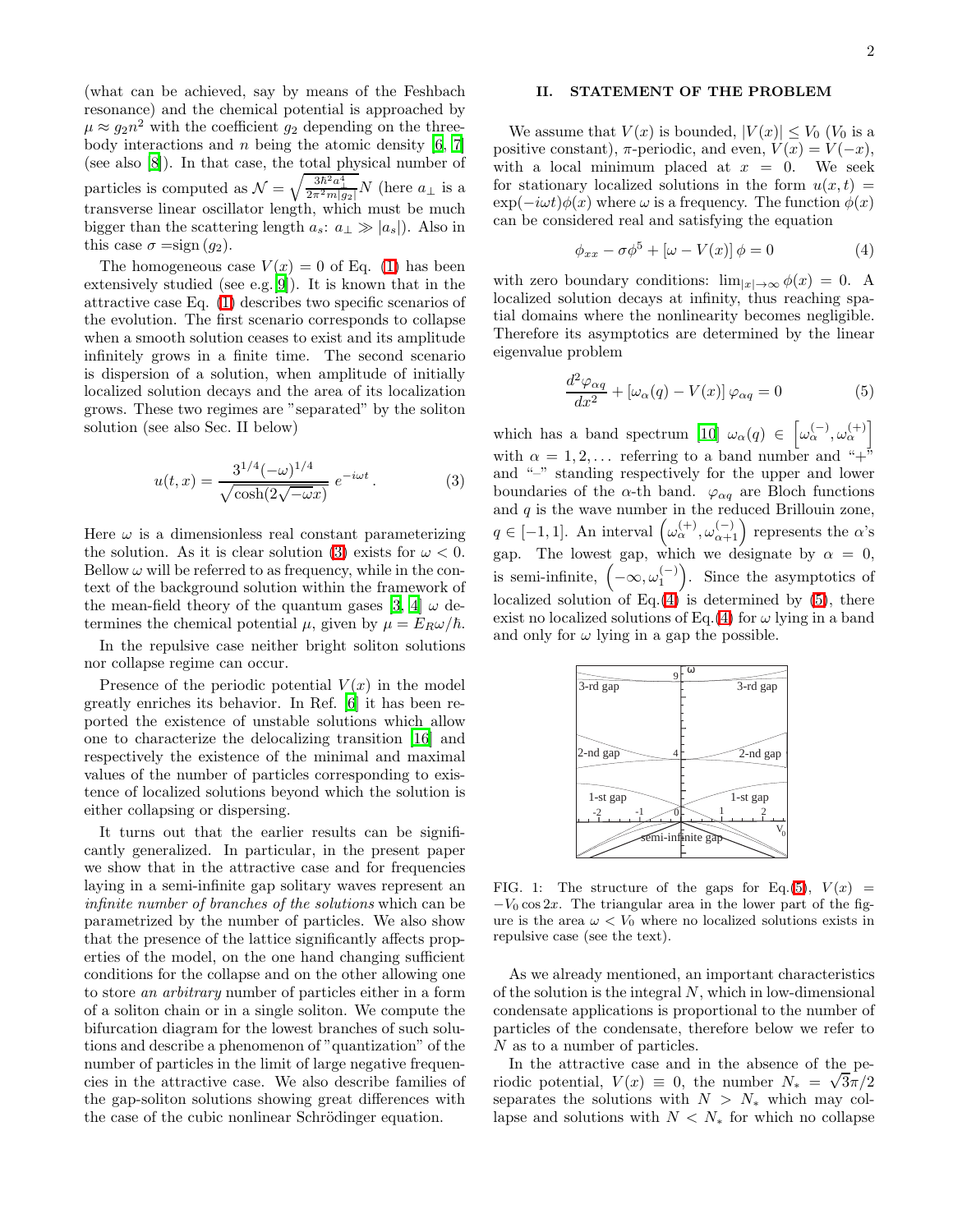can occur [\[11\]](#page-6-12). Specifically,  $N_*$  corresponds to the exact solution [\(3\)](#page-1-1) and the frequency,  $\omega < 0$ , can acquire an arbitrary negative value. This situation is similar to one discovered in the context of the nonlinear optics for the 2D cubic Schrödinger equation having the stationary solution, separating collapsing and dispersing pulses. That solution was discovered in 1964 [\[12\]](#page-6-13) and today is referred to as Townes soliton. Using this analogy, the stationary solutions of [\(1\)](#page-0-0) with  $\omega < \omega_1^{(-)}$ , i.e. in the semi-infinite gap, having the smallest number of particles at given  $\omega$ , will be referred to as *Townes solitons* (TSs). Thus, by TSs we call the one-parametric family of solutions corresponding to the lowest branch in the semi-infinite gap (see the discussion below and Figs. [2](#page-3-0) and [3\)](#page-4-0). In the limit  $V(x) \equiv 0$  TSs are transformed in the solitons given by [\(3\)](#page-1-1). If  $V(x) \neq 0$  stationary localized solutions of [\(1\)](#page-0-0) with  $\omega$  lying in a finite gap,  $\omega \in (\omega_{\alpha}^{(+)}, \omega_{\alpha+1}^{(-)})$ , may exist. Also, the new solutions, with the number of particles bigger than the number of particles of TSs, may exist in the semi-infinite gap. All such solution disappear in the limit  $V(x) \equiv 0$ , and therefore we will call them gap solitons.

# III. SUFFICIENT CONDITION FOR COLLAPSE IN THE ATTRACTIVE CASE ( $\sigma = -1$ )

From simple intuitive arguments it follows that the stability of an initially strongly localized wave packet, (i.e. localized on distances much smaller than the lattice period), should not be significantly affected by the lattice. Indeed, boundness of  $\int V \phi^2 dx$  and use of the known arguments for obtaining  $N_*$  [\[9,](#page-6-9) [11\]](#page-6-12) allow one to conclude that the presence of a periodic potential does not affect the fact that no collapse can occur if  $N < N_*$ .

To deduce a sufficient condition for the collapse for Eq.[\(1\)](#page-0-0) we introduce two momenta,

$$
y(t) = \int x^2 |u(x,t)|^2 dx,
$$
  

$$
z(t) = \text{Im} \int xu(x,t)\bar{u}_x(x,t)dx
$$

and the energy functional

$$
E = \frac{1}{2} \int \left( |u_x|^2 - \frac{1}{3} |u|^6 + V |u|^2 \right) dx, \tag{6}
$$

which is a first integral of Eq. $(1)$ . Next, following the standard steps [\[9](#page-6-9)], and assuming that the solution exists for  $0 \leq t < T$ , we obtain

$$
\frac{d^2y}{dt^2} = -4\frac{dz}{dt} = 16E - 4\int (2V + xV_x)|u|^2 dx \tag{7}
$$

<span id="page-2-2"></span><span id="page-2-0"></span>Let us show that the conditions

$$
z(0) \ge 0
$$
 and  $\eta = -4E_0 - V_1 y^{1/2}(0) N^{1/2} > 0$ , (8)

where  $E_0 = E + V_0 N/2$  and  $V_1 = \sup_x |V_x(x)|$ , are sufficient conditions for collapse in presence of periodic potential.

First, one can show that  $y(t)$  is a decreasing positive function, i.e.  $0 \lt y(t) \lt y(0)$ . Indeed, define  $v(t) \equiv$  $y(t) - y(0)$  and obtain from [\(7\)](#page-2-0)

$$
\frac{dv(t)}{dt} \le -4\eta t - 4z(0) + \frac{1}{2} \int_0^t v(s)ds \equiv F(t) .
$$
 (9)

<span id="page-2-1"></span>Then  $dv/dt < 0$  for all  $t \in [0, T)$ . Indeed, let us assume that there exists  $t_* < T$  such that  $dv(t_*)/dt = 0$ , while  $dv/dt < 0$  for  $t < t_*$ . From the definition of  $F(t)$  it follows that  $F(0) \leq 0$ ,  $dF/dt = -4\eta + v/2 < 0$  for  $t \in [0, t_*)$ and, consequently,  $F(t_*) < F(0) < 0$ . This contradicts the condition  $F(t_*) \geq 0$  which follows from [\(9\)](#page-2-1). Thus,  $v(t)$  decreases at  $t \in [0, T)$ . In addition, Eq. [\(7\)](#page-2-0) implies that

$$
y(t) - y(0) \le (8E_0 + 2V_1y^{1/2}(0)N^{1/2})t^2 - 4z(0)t
$$
 (10)

Thus we have outlined the proof of the following statement:

Theorem – Let conditions  $(8)$  be satisfied. Then,  $y(t) \leq y(0) - 2\eta t^2$  and collapse occurs at finite time  $T \le (y(0)/2\eta)^{1/2}.$ 

Comparing the sufficient conditions [\(8\)](#page-2-2) with the conditions for collapse for homogeneous case  $V_1 = 0$  we conclude that in the presence of a periodic potential the collapse occurs at smaller values of energy  $E < 0$ . This result has simple physical explanation. Indeed, for atomic distributions involving several local minima, the respective maxima act act as a repulsive force diminishing the effect of the inter-atomic attraction.

### IV. A MINIMUM NUMBER OF PARTICLES FOR A LOCALIZED SOLUTION

When  $N < N_* / \sqrt{3}$ , multiplying [\(4\)](#page-1-0) by  $\phi$ , integrating, and using the Gagliardo-Nirenberg inequality in the form  $\int \phi^6 dx \leq (3N^2/N_*^2) \int \phi_x^2 dx$  (see [\[13\]](#page-6-14)) we obtain the estimate

$$
\int \phi_x^2 dx \le (\omega + V_0) N \left( 1 + \frac{3}{2} \frac{N^2}{N_*^2} (\sigma - 1) \right)^{-1} \tag{11}
$$

<span id="page-2-3"></span>This inequality has the following nontrivial consequence: For the stationary solutions of Eq.[\(1\)](#page-0-0) the limit of a small number of particles,  $N \rightarrow 0$ , if available, implies smallness of the amplitude of the function,  $\sup_x |\phi| \to 0$ . The stationary solutions at  $\omega < -V_0$  (if any) have  $N > N_{*}/\sqrt{3}$ .

This statement follows immediately from [\(11\)](#page-2-3) and the inequality  $(\sup_x \phi)^4 \leq 4N \int \phi_x^2 dx$ . Thus, in order to establish the existence of a lower bound for the number of particles necessary for creation of a stationary localized solution, we address the small amplitude limit of Eq. [\(1\)](#page-0-0).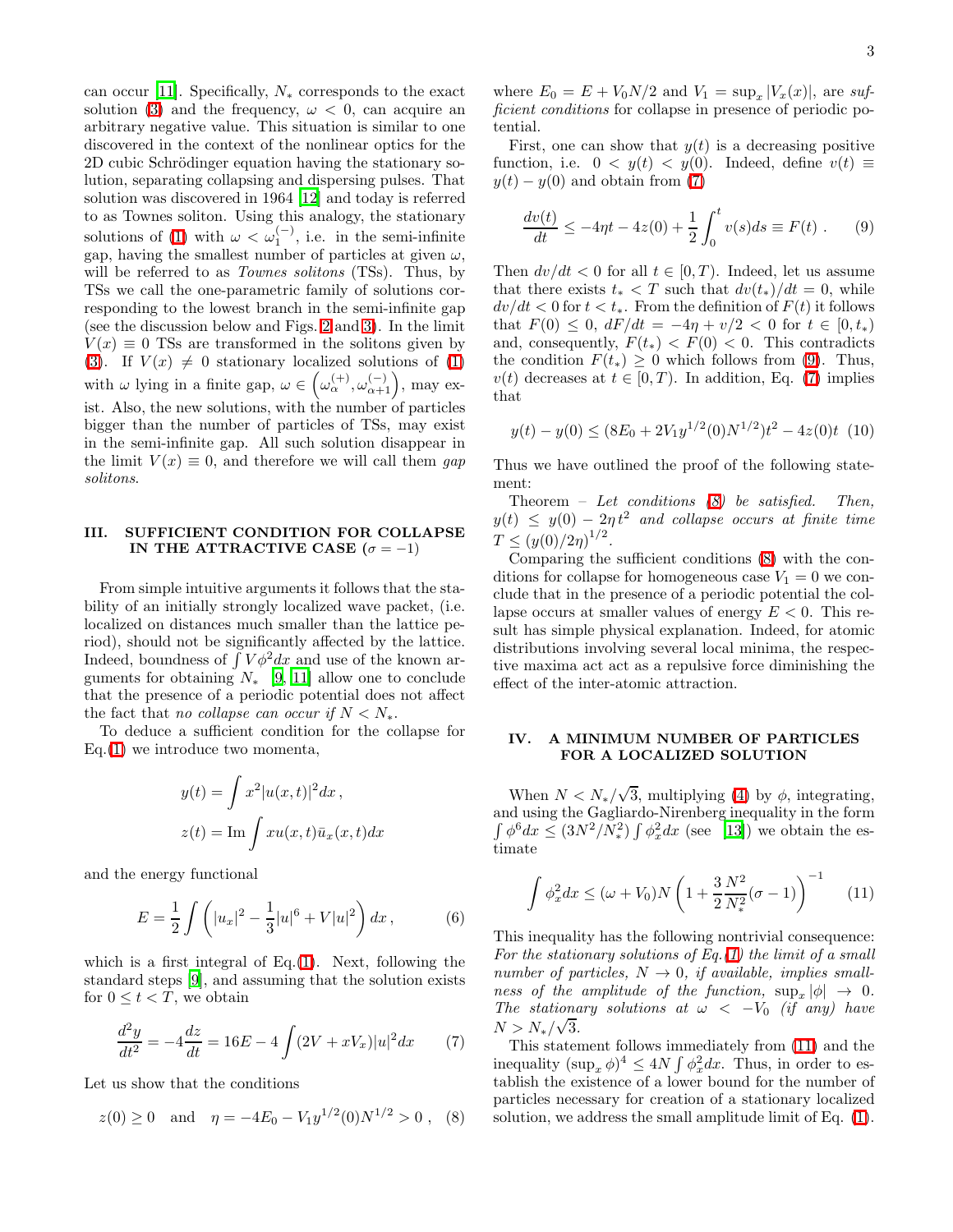The respective solutions bifurcate from the linear band, and thus can be described in terms of the effective mass approximation [\[5\]](#page-6-4). Thus we look for a solution of [\(1\)](#page-0-0) in a form  $\psi = \epsilon^{1/2}\psi_1 + \epsilon^{3/2}\psi_2 + \cdots$ , where  $\epsilon \ll 1$  and  $\psi_j$  are functions of slow variables  $x_p = e^p x$  and  $t_p = e^p t$ . Then, following the standard procedure, we obtain that  $\psi_1 = A(x_1, t_2) \varphi_\alpha(x_0) \exp(-i\omega_\alpha t_0)$ , where  $\omega_\alpha$  stands either for  $\omega_{\alpha}^{(+)}$  (if  $\sigma = 1$ ) or for  $\omega_{\alpha+1}^{(-)}$  (if  $\sigma = -1$ ) and  $\varphi_{\alpha}$ stands for the respective Bloch function [see [\(5\)](#page-1-2)]. The slow envelope  $A(x_1, t_2)$  solves the QNLS equation

$$
i\frac{\partial A}{\partial t_2} + \frac{1}{2M_\alpha} \frac{\partial^2 A}{\partial x_1^2} - \sigma \chi_\alpha |A|^4 A = 0 \tag{12}
$$

<span id="page-3-1"></span>where  $\chi_{\alpha} = \int_0^{\pi} |\varphi_{\alpha}(x)|^6 dx$  is the effective nonlinearity and  $M_{\alpha}^{-1} = d^2 \omega_{\alpha}(q_0)/dq^2$  is the effective mass  $(q_0 =$ 0 and  $q_0 = 1$  for the center and the boundary of the Brillouin zone, respectively). The soliton solution of [\(12\)](#page-3-1) is known:

$$
A = \frac{3^{1/4} \epsilon^{1/2}}{\chi_{\alpha}^{1/4}} \frac{\exp(-i\sigma \epsilon^2 t)}{\sqrt{\cosh\left(\epsilon x \sqrt{8|M_{\alpha}|}\right)}}.
$$
(13)

<span id="page-3-2"></span>Thus  $\epsilon^2$  can be interpreted as a frequency detuning to the gap,  $\epsilon^2 = |\omega - \omega_{\alpha}|$ , and the number of particles

$$
N \approx \mathcal{N} = \epsilon \int |A|^2 dx = \frac{\pi \sqrt{3}}{2\sqrt{2|\chi_{\alpha}M_{\alpha}|}} , \qquad (14)
$$

<span id="page-3-3"></span>does not depend on the detuning, but is determined only by the lattice parameters. This contrasts with the situation which takes place in the case of nonlinear Schrödinger equation with cubic nonlinear term: the number of particles  $N$  there tends to zero together with the detuning:  $N \propto \sqrt{|\omega_{\alpha} - \omega|}$  (see e.g. [\[5\]](#page-6-4)).

The above arguments prove the existence of the minimal number of particles necessary for the creation of stationary localized mode described by Eq.[\(1\)](#page-0-0). Indeed, if  $N \to 0$  would be possible, it necessarily should be reached at solutions [\(13\)](#page-3-2). The latter, however, does not allow such a limit. At the same time, according to the theory presented, the obtained estimate for N itself needs not be the smallest number of particles of the stationary solutions. And it is not, as is seen from examples of numerical studies shown in Figs. [2,](#page-3-0) [4,](#page-5-0) and [5](#page-5-1) where, like in all other simulations, we use the potential

$$
V(x) = -V_0 \cos(2x) \tag{15}
$$

<span id="page-3-4"></span>and show only the three lowest branches.

### V. SEMI-INFINITE GAP, TOWNES SOLITONS.

#### A. The attractive case.

Fig. [2](#page-3-0) shows the behavior N vs  $\omega$  in the semi-infinite gap in the vicinity of its upper bound  $\omega_1^{(-)} \approx -0.937$ .



<span id="page-3-0"></span>FIG. 2: Number of particles  $N$  vs frequency  $\omega$  for even TSs at  $V_0 = 3$  (the central box). In the side boxes explicit forms of solutions are shown. The box letters correspond to the points on the branches: (A) for  $\omega = -1.2$ , (B) for  $\omega = -1.1$ , (C) for  $\omega = -0.9374$  and (D) for  $\omega = -0.95$ .  $\omega_* \approx 1.0005$  is the bifurcation point of the second and third lowest branches.

The number of particles corresponding to TSs (the lowest branch) achieves its non-zero minimum, showing nonmonotonic behavior. At large frequency detunings toward the gap new branches of the solution appear. Two of them bifurcate at some point  $\omega = \omega_*$ . Fig. [2](#page-3-0) also shows that increase (decrease) of the number of particles in a TS necessarily lead neither to collapse nor to spreading out of the solution. Indeed, simultaneous change of the frequency and the number of particles, corresponding to motion along the respective branch, simply modifies the stationary solution, what is expressed in the reshaping of the mode: when frequency approaches the gap a mode broadens and its amplitude decreases (c.f. boxes B, C and D).

Existence of the local minimum on the lowest curve  $N(\omega)$ , at a frequency shifted from the edge toward the gap, does not contradict the small amplitude approximation which gives  $(14)$ , thus predicting N to be constant. Indeed, the small parameter  $\epsilon^{1/2} \sim 0.1$  corresponds to the frequency detuning  $|\omega - \omega_{\alpha}| \sim 10^{-4}$  i.e. is extremely small, therefore the region of validity of asymptotic expansions is also very narrow. This is illustrated by the panels B, C and D in Fig. [2,](#page-3-0) showing that reshaping of a soliton (from the envelope soliton in C to an intrinsic localized mode in B) occurs already at quite small frequency detuning. It is worth it to compare this result with the one known for the cubic nonlinear Schrödinger equation, where the number of particles is a monotonic function of the frequency detuning [\[5\]](#page-6-4):  $A_{\alpha} \propto |\omega - \omega_{\alpha}|^{1/2}$ and the small parameter is  $\varepsilon$  instead of  $\varepsilon^{1/2}$  obtained above.

As it is illustrated by the panels B,C, and D, the lowest branch describes a family of one-soliton solutions. In a similar way the upper branches can be associated with multi-soliton solutions. As an example in panel A of Fig. [2](#page-3-0) we show a two-soliton mode corresponding to the second lowest branch. In the point  $\omega = \omega_*$  shown in the central panel, this mode bifurcates with a three-soliton solution (not shown here) corresponding to the next up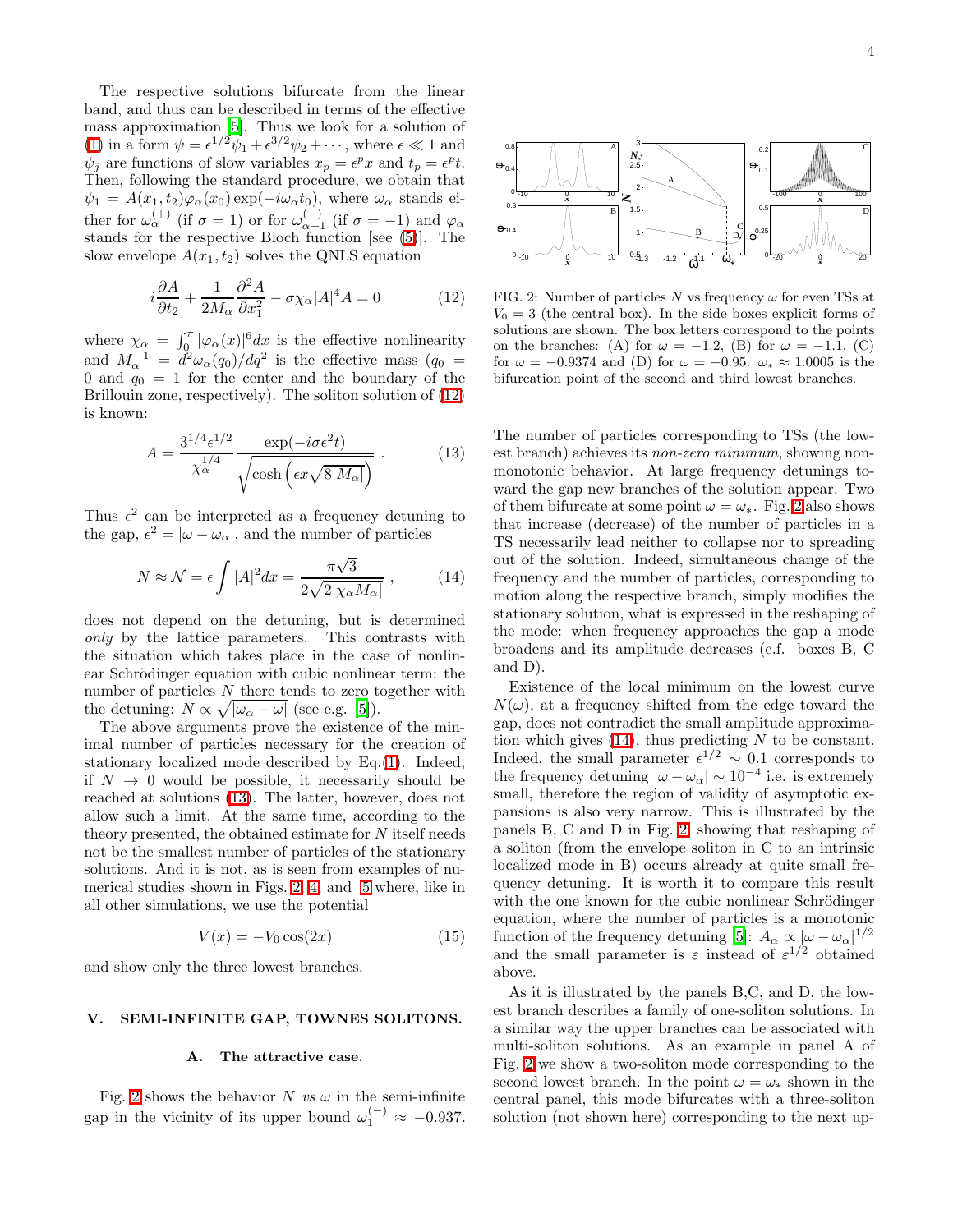per branch. In the same manner one can describe the whole set of infinite number of upper branches.



<span id="page-4-0"></span>FIG. 3: Number of particles *vs* frequency for even TSs, at  $V_0 = 1$  (solid line),  $V_0 = 3$  (dashed line), and  $V_0 = 5$  (dotted line), corresponding to first, second and third branches shown in Fig [2.](#page-3-0) In the boxes (a), (b), and (c) we show explicit shapes of the solutions for  $V_0 = 3$  and  $\omega = -12.175$ .

Although near the bifurcation point, the shapes of the modes collapsing with each other do not allow clear identification of n-soliton solutions, the introduced interpretation is well supported by the analysis of the modes at large negative frequencies, illustrated in Fig. [3.](#page-4-0) Indeed, independently on the potential depth, solutions of all branches tend to chains of equidistant Townes solitons, the number of atoms of each one approaching  $N_*$ . While the lowest branch solution has its counterpart for the homogeneous QNLS equation, the coupled solitonic states of the higher branches do not exist at  $V(x) \equiv 0$ . This means that a lattice of arbitrary depth can be treated as a singular perturbation allowing soliton binding. Our numerical studies allow us to formulate the following conjecture about "quantization" of the number of particles:

Conjecture 1 – In the limit  $\omega \to -\infty$  there exists an infinite number of different stationary solutions of the QNLS equation with a periodic potential, each of them having  $n_{\ast}$ , where n is an integer, number of particles.

Recalling that the period of the potential is  $\pi$  one observes form Fig. [3](#page-4-0) that the distances between coupled Townes solitons are integers of the lattice constant: it is  $2\pi$  and  $\pi$  in panels (b) and (c), respectively. One more property of the solutions one can observe in the upper panels of Fig. [3:](#page-4-0) approach of the solutions to a set of Townes solitons, as  $\omega \to -\infty$ , is much faster for smaller amplitudes of the potential. This is explained by the fact, that the respective limit corresponds to the situation where the periodic potential can be viewed as a (singular) perturbation, and is achieved more rapidly for smaller amplitudes of the lattice.

Summarizing the results illustrated in Figs. [2](#page-3-0) and [3](#page-4-0) we concludes that there exists no upper bound on the number of particles which can be loaded in lattice.

Finally, we notice that the whole lower branch in Fig. [2](#page-3-0)

lies below the critical value  $N_{*}$ . This means that, unlike the homogeneous QNLS equation [\[11\]](#page-6-12), small enough perturbations of stationary solutions in presence of a periodic lattice do not result in collapsing behavior.

We checked the stability of the obtained solutions by performing direct numerical simulations of their dynamics governed by Eq. [\(1\)](#page-0-0), after introducing a perturbation of the initial form  $(1 + \delta)\phi(x)$ , where  $\delta$  was  $\pm 0.01$  and  $\phi(x)$  was given by one of the distributions shown in Fig. [2](#page-3-0)  $(A-C)$ . Performing computations until  $t = 1000$  we did not observe any significant change in the behavior of the modes [\[17\]](#page-7-0). In the case (D) , however a decrease of the amplitude ( $\delta = -0.01$ ) resulted in spreading out of the solution, confirming the results reported earlier in [\[6\]](#page-6-5). Increase of the amplitude, achieved by taking  $\delta = 0.01$ , resulted in a oscillation of the shape of the mode, which was neither collapsing nor reaching any stationary state.

#### B. The repulsive case.

In the repulsive case one can easily prove that no lo-calized solution of Eq.[\(1\)](#page-0-0) can exist for  $\omega < -V_0$ . Indeed, from the Pohozaev identities for [\(4\)](#page-1-0) with  $\sigma = 1$ , which read

$$
\int \left( \phi_x^2 - \frac{1}{3} \phi^6 + \omega \phi^2 - [V(x) + xV_x(x)]\phi^2 \right) dx = 0
$$

$$
\int (\phi_x^2 + \phi^6 - \omega \phi^2 + V(x)\phi^2) dx = 0,
$$

we deduce

$$
\omega N = \int (\phi_x^2 + \phi^6 + V(x)\phi^2) dx
$$
  
 
$$
\geq \int V(x)\phi^2 dx \geq -V_0 N
$$

In the case [\(15\)](#page-3-4) the region where  $\omega < -V_0$  does not cover the semi-infinite gap completely (see Fig[.1\)](#page-1-3). In the non-covered part of the semi-infinite gap (a finite interval of  $\omega$  existing for any fixed  $V_0$ ) we performed a search of localized solutions using a code based on a specific version of the shooting method. The obtained results allows us to formulate the following:

Conjecture  $2$  – No localized solution of Eq.[\(1\)](#page-0-0) can exist in semi-infinite gap in the repulsive case.

However we failed to prove the Conjecture 2 rigorously.

## VI. GAP SOLITONS OF THE FIRST GAP.

The behavior of N vs  $\omega$  lying in the first gap is shown in Fig[.4](#page-5-0) (attractive case, odd modes) and Fig[.5](#page-5-1) (repulsive case, even modes). As for the semi-infinite gap, one observes nonzero minima for the number of particles, which are necessary for creation of gap solitons and achieved at nonzero detuning toward the gap. Another interesting feature that one can see on the both figures Fig[.4](#page-5-0)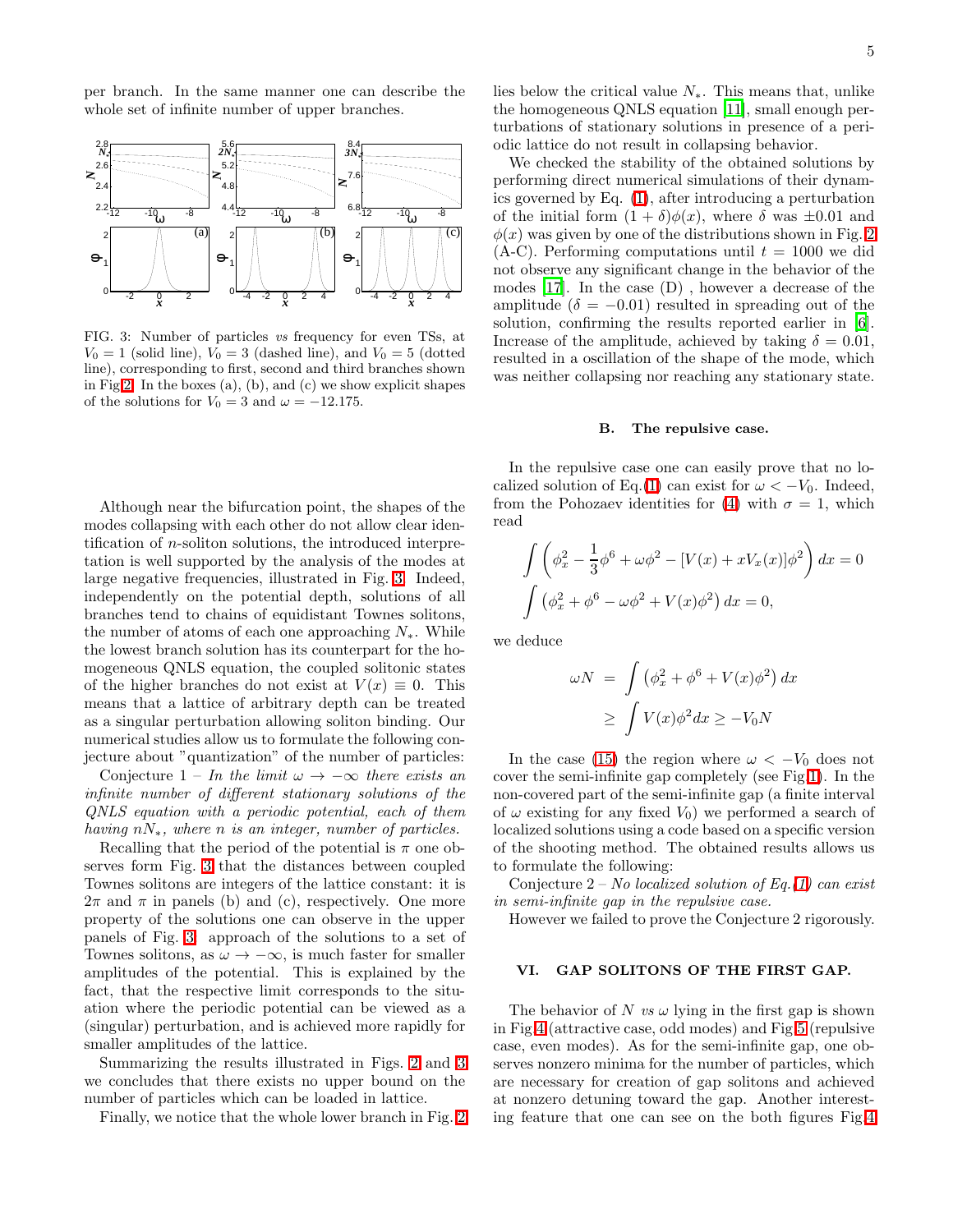and [5](#page-5-1) is that the numbers of particles for the localized modes grow infinitely when frequency approaches one of the gap edges. This phenomenon is explained by the algebraic asymptotic of the gap soliton, which corresponds to the border of the band:  $\phi \propto 1/x^{1/2}$  as  $x \to \infty$ . It is worth it pointing out here that, due to the sign of the effective mass, which in terms of the Eq. [\(12\)](#page-3-1) would mean  $\sigma M_{\alpha} \chi_{\alpha} > 0$ , it does not allow existence of smallamplitude bright solitons of the type [\(13\)](#page-3-2) in vicinity of lower bound of the first gap in attractive case and upper bound of the first gap in repulsive case,  $V_0 > 0$ . The following self-consistent recurrence procedure allows one to compute the basic term of algebraic asymptotics for the gap soliton corresponding to the border of 1-st gap as well as higher corrections to it.

Let us denote by  $\tilde{\omega}_\alpha$  the respective gap boundary, such that  $\tilde{\omega}_{\alpha} = \omega_{\alpha+1}^{(-)}$  if  $\sigma = 1$  and  $\tilde{\omega}_{\alpha} = \omega_{\alpha}^{(+)}$  if  $\sigma = -1$ . Let  $\varphi_0$  be the periodic Bloch function corresponding to  $\tilde{\omega}_{\alpha}$  (notice that, compared with Sec. IV, here, for the sake of convenience, we change the notations of Bloch functions bordering a gap),  $\varphi_0(x) = \varphi_0(x + 2\pi)$ , normalized by the relation  $\int_0^{2\pi} \varphi_0^2 dx = 1$ . We seek a solution of Eq. [\(4\)](#page-1-0) in the form of the formal asymptotic series  $\phi = \gamma (\varphi_0/x^{1/2} + \varphi_1/x^{3/2} \cdots)$ , where  $\gamma$  is a constant to be found. This leads to the recurrent formula for  $\varphi_n$  $(n = 1, 2...)$ , the first step of which leads to

$$
\frac{d^2\varphi_1}{dx^2} + [\tilde{\omega}_\alpha - V(x)]\,\varphi_1 = \frac{d\varphi_0}{dx}.\tag{16}
$$

A solution of this equation can be represented in the form  $\varphi_1 = \tilde{\varphi}_1(x) + c_1 \varphi_0(x)$ , where  $c_1$  is a constant and  $\tilde{\varphi}_1$ satisfies the orthogonality condition  $\langle \tilde{\varphi}_1, \varphi_0 \rangle = 0$ . Considering the terms of the third order  $(n = 3)$ , i.e. those proportional to  $x^{-5/2}$ , we obtain the equation

$$
\frac{d^2\varphi_2}{dx^2} + [\tilde{\omega}_\alpha - V(x)]\varphi_2 = -\sigma\gamma^4\varphi_0^5 + 3\frac{d\varphi_1}{dx} - \frac{3}{4}\varphi_0 \tag{17}
$$

for which the orthogonality condition yields

$$
\sigma \gamma^4 \int_0^{2\pi} \varphi_0^6 dx + \frac{3}{4} \int_0^{2\pi} \varphi_0^2 dx - 3 \int_0^{2\pi} \varphi_0 \frac{d\varphi_1}{dx} dx = 0
$$

Taking into account the representation of  $\varphi(x)$  as well as normalization condition for  $\varphi_0$  we compute

$$
\gamma = \left(\frac{12\sigma \int_0^{2\pi} \varphi_0 \frac{d\tilde{\varphi_1}}{dx} dx - 3\sigma}{4 \int_0^{2\pi} \varphi_0^6 dx}\right)^{1/4}.
$$
 (18)

Next, representing  $\varphi_2 = \tilde{\varphi}_2 + c_2 \varphi_0$ , and considering the terms corresponding to  $x^{-7/2}$  we obtain

$$
\frac{d^2\varphi_3}{dx^2} + [\tilde{\omega}_{\alpha} - V(x)]\varphi_3 = 5\frac{d\varphi_2}{dx} - 5\gamma^4\varphi_0^4\varphi_1 - \frac{15}{4}\varphi_1(19)
$$

Now, from the orthogonality condition we obtain the coefficient  $c_1$  (which is expressed by a bulky formula not presented here).

Continuing the described procedure yields the terms of the expansion for  $\phi$  up to any order and all of them are unambiguously defined. Thus, the logarithmic divergence of the number of particles N takes place as  $\omega \to \tilde{\omega}_{\alpha}$ , which conforms to Figs. [4,](#page-5-0) [5.](#page-5-1) Here we notice that the similar expansion for the cubic NLS equation gives the decay  $\propto x^{-1}$ , which implies finiteness of the number of particles for the solution on the gap boundary.



<span id="page-5-0"></span>FIG. 4: Number of particles of odd modes *vs* frequency in the first gap, for  $V_0 = 3$  in attractive case (central box). Mode profiles in the points A ( $\omega \approx 1.26$ ), B ( $\omega = -0.73$ ), C ( $\omega =$ 2.15), and D ( $\omega = 1.33$ ) are shown in the side boxes.  $\omega_* \approx$ 1.256 is the bifurcation point of the second and third branches.



<span id="page-5-1"></span>FIG. 5: Number of particles of even modes *vs* frequency in the first gap, for  $V_0 = 3$  in repulsive case. Mode profiles in the points A ( $\omega = -0.7105$ ), B ( $\omega = -0.73$ ), C ( $\omega = 2.16$ ), and D ( $\omega = -0.5$ ) are shown in the side boxes.

Returning to Fig. [4,](#page-5-0) we observe that all branches of the spectrum are located above the critical value  $N_*$ , which suggests the possibility of observing instability and collapse of the respective solutions. Fig. [6a](#page-6-15) shows an example of such dynamics obtained by direct numerical simulations.

In both panels presented in Fig. [6,](#page-6-15) the dynamics shows three different stages of evolution, the first two being similar for both attractive and repulsive cases. At the first stage, one observes growth of the amplitudes and shrinking of the width of the solutions. This "quasi-collapse" behavior is explained by the fact that in both cases the dynamics is approximately described by the equation [\(12\)](#page-3-1), which is also an effective QNLS equation, and thus corresponds to collapsing solutions. This is not an authentic collapse, because after the particles are gathered mainly in a few (actually two) potential wells, [\(12\)](#page-3-1) is not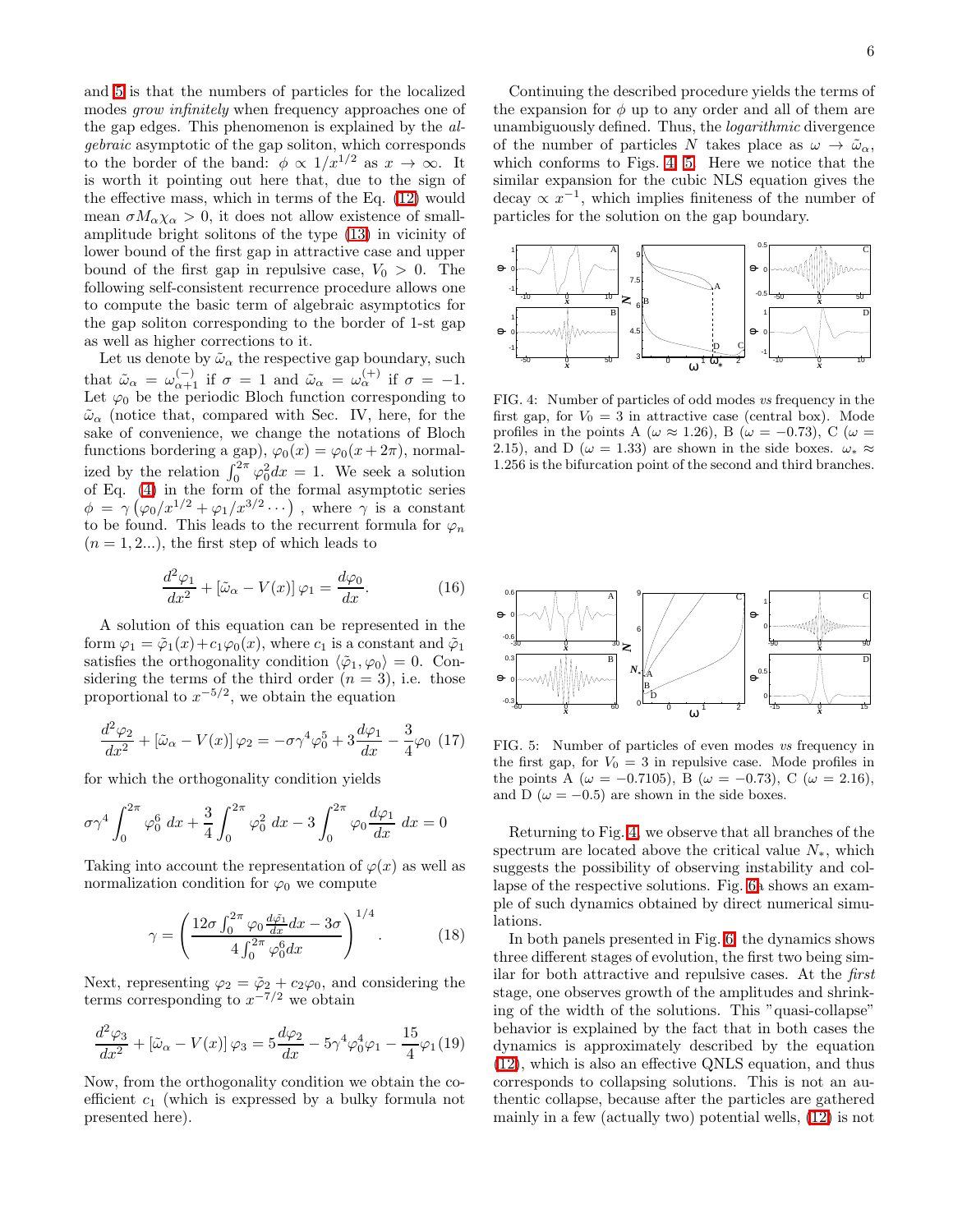

<span id="page-6-15"></span>FIG. 6: Dynamics of gap solitons in attractive (a) and repulsive (b) cases, starting with perturbed initial conditions given in Fig. [4C](#page-5-0) and in Fig. [5B](#page-5-1) multiplied by a factor  $(1 + \delta)$  with  $\delta = 0.01$ . Negative  $\delta$  in the both cases resulted in spreading out solutions (not shown). The simulation were carried out on the spatial interval (-60,60).

applied any more and (roughly) the system is similar to a dimer model. Oscillatory regime in such a model can be proven [\[14\]](#page-6-16) to originate the dynamics insensitive to the sign of the nonlinearity. This is the reason we observe qualitatively similar oscillatory behavior of both systems during the second stage of evolution. Finally, after several (three in Fig. [6](#page-6-15) a) oscillations in the attractive case we observed collapse (the third stage). In the repulsive case, oscillatory behavior was observed for longer times, and the last (third) stage corresponds to decay of the peak amplitude and spreading out of the pulse.

# VII. CONCLUSION

In the present paper we have shown that a periodic potential results in qualitative changes in behavior of the quintic nonlinear Schrödinger equation. It modifies the sufficient condition for the collapse, requiring negative energies with larger absolute values, allows the existence of infinite families of the localized solutions, and can bind

Townes solitons (the latter expressed by the conjecture about quantization of the number of particles in the limit of large negative frequencies). Either by coupling Townes soliton or by allowing existence of gap solitons, the periodic potential allows storage of an infinite number of atoms. It also enforces the stability of Townes solitons allowing them to have under-critical number of particles.

The localized modes were shown to be very different from their counterparts in the cubic nonlinear Schrödinger equation, where the number of particles can go to zero and is bounded from above. Localized modes in the quintic nonlinear Schrödinger equation on the one hand require a minimal nonzero number of particles and on the other hand may have arbitrarily large number of atoms.

The results reported in the present work, however, do not exhaust all stationary solutions. Speaking about solutions with of a definite parity we have restricted consideration only to the families originated by the lowest branch (i.e. by the one having the smallest number of particles). Possibility of existence of branches having different symmetry (say, odd solutions in the semi-infinite gap and even solutions in the first gap, in the case of attractive interactions) is left to be open question.

### Acknowledgments

We are pleased to thank M. Salerno for a careful reading of the manuscript and for a number of useful comments about stability of the modes, F. Kh. Abdullaev and J. Brand for fruitful discussions, and V. A. Brazhnyi for help with numerics. The work has been supported by the grant POCI/FIS/56237/2004. PP was supported also by the FCT grant SFRH/BD/16562/2004 and GA thanks the President Program in Support for Leading Scientific Schools in Russia (Project 4122.2006.2.)

- <span id="page-6-0"></span>[1] E. B. Kolomeisky, T. J. Newman, J. P. Straley, and X. Qi, Phys. Rev. Lett. 85, 1146 (2000)
- <span id="page-6-1"></span>[2] M. D. Girardeau and E. M. Wright, Phys. Rev. Lett. 84, 5239 (2000); B. Damski, J. Phys. B 37, L85 (2004); J. Brand, J. Phys. B 37, S287 (2004).
- <span id="page-6-2"></span>[3] E. H. Lieb and R. Seiringer, Jakob Yngvason, Phys. Rev. Lett. 91, 150401 (2003).
- <span id="page-6-3"></span>[4] L. Tonks, Phys. Rev. 50, 955 (1936); M. Girardeau, J. Math. Phys. 1, 516 (1960).
- <span id="page-6-4"></span>[5] see e.g. V. A. Brazhnyi and V. V. Konotop, Mod. Phys. Lett. B  $18, 627$  (2004) and references therein.
- <span id="page-6-5"></span>[6] F. K. Abdullaev and M. Salerno, Phys. Rev. A 72, 033617 (2005).
- <span id="page-6-7"></span>[7] V. A. Brazhnyi, V. V. Konotop, and L. P. Pitaevskii, Phys. Rev. A 73, 053601 (2006).
- <span id="page-6-8"></span>[8] L. P. Pitaevskii and S. Stringari, *Bose-Einstein Condensation*(Oxford University Press, Oxford, 2003)
- <span id="page-6-9"></span>[9] see e.g. C. Sulem and P. Sulem, *The Nonlinear Schrödinger Equation: Self-focusing and Wave Collapse* (Springer, Berlin, 2000).
- <span id="page-6-11"></span>[10] W. Magnus and S. Winkler, *Hill's Equation* (Dover Publications, Inc., New York, 1966).
- <span id="page-6-12"></span>[11] M. Weinstein, Comm. Math. Phys. 87, 567 (1983); G. Fibich and G. Papanicolaou, SIAM J. Appl. Math 60, 183 (1999).
- <span id="page-6-13"></span>[12] R. Chiao, E. Garmire, C. Townes, Phys. Rev. Lett. 13, 479 (1964).
- <span id="page-6-14"></span>[13] see e.g. N. Hayashi and T. Ozawa, SIAM J. Math Anal. 25, 1488 (1994).
- [14] A. Sacchetti, SIAM J. Math. Anal. **35**, 1160 (2004).
- <span id="page-6-16"></span><span id="page-6-6"></span>[15] The authors acknowledge a referee, who has drawing their attention to this issue.
- <span id="page-6-10"></span>[16] In [\[6\]](#page-6-5) such solutions were termed "gap-Townes" solitons. In the present paper we however use different termi-